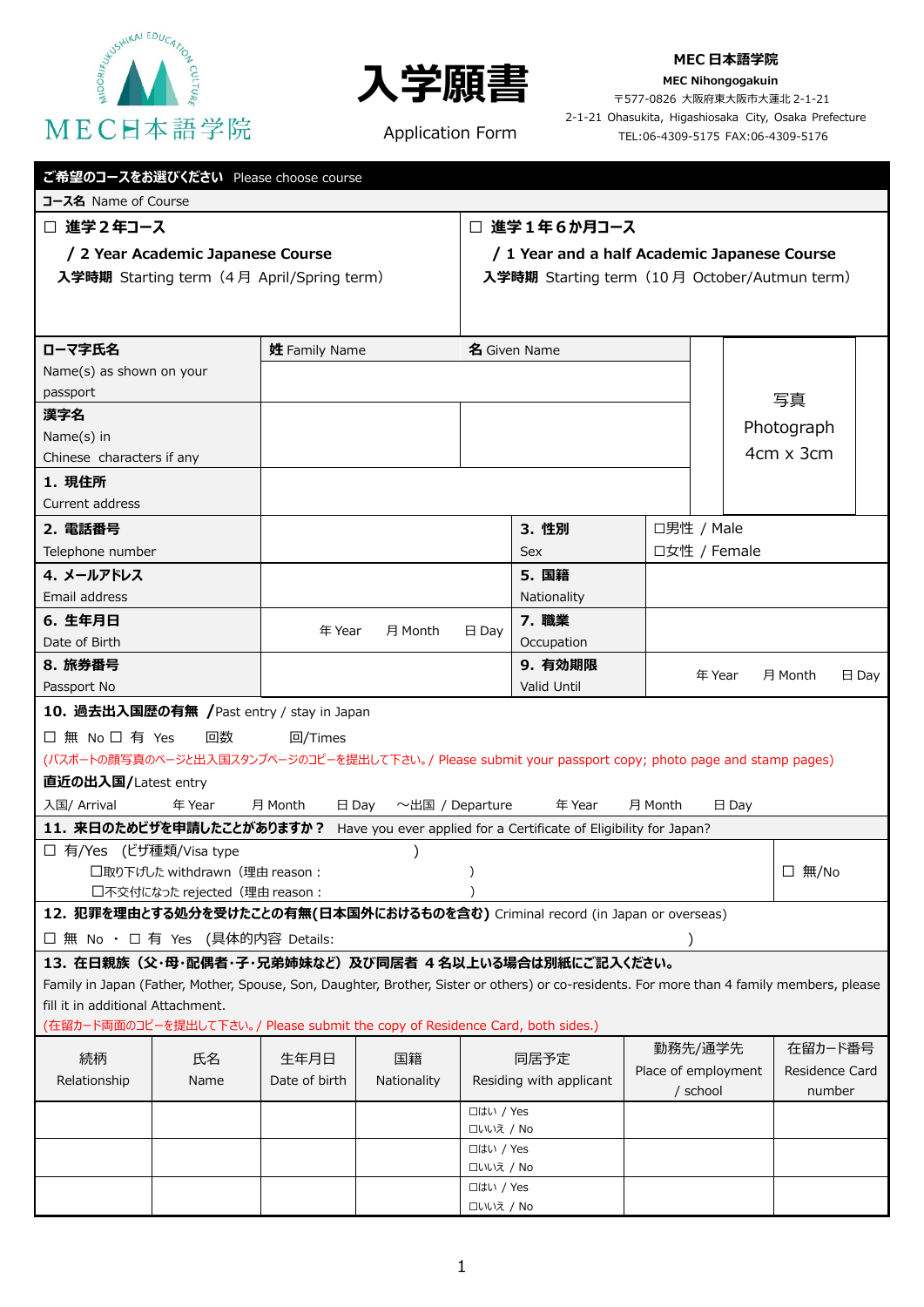| 14. 就学年数(小学校~最終学歴)留年年数を含まないでください。<br>Total period of education (from elementary school to last institution of education.) Don't include ANY GAP YEAR. |                                      |                    |                               | 年/years |          |  |
|-------------------------------------------------------------------------------------------------------------------------------------------------------|--------------------------------------|--------------------|-------------------------------|---------|----------|--|
|                                                                                                                                                       | 15. MEC 日本語学校入学予定日時点での最終学歴(又は在学中の学校) |                    |                               |         |          |  |
| Education (last school or institution) or present school as of the day you start the course at MEC.                                                   |                                      |                    |                               |         |          |  |
| (1) 在籍状況 / Enrollment status                                                                                                                          |                                      |                    |                               |         |          |  |
| □ 卒業 / Graduated □ 在学中 / In School □ 休学中 / Temporary Absence □ 中退 / Withdrawal                                                                        |                                      |                    |                               |         |          |  |
| □ 大学院 (博士)<br>□ 大学院 (修士)                                                                                                                              |                                      | 口 大学 (学士)          |                               |         |          |  |
| Doctorate<br>Master                                                                                                                                   |                                      | <b>Bachelor</b>    |                               |         |          |  |
| □ 短期大学<br>□ 専門学校                                                                                                                                      |                                      | □ 高校               | □ その他(                        |         |          |  |
| Junior college                                                                                                                                        | College of Technology                | Senior high school | Others                        |         |          |  |
| (2) 学校名/Name of the school                                                                                                                            |                                      |                    |                               |         |          |  |
| (3) 卒業又は卒業見込み年月                                                                                                                                       |                                      |                    | 年/ year                       |         | 月/ month |  |
| Date of graduation or expected graduation                                                                                                             |                                      |                    |                               |         |          |  |
| 16. 経費支弁者 Person responsible for your tuition fees and living expenses                                                                                |                                      |                    |                               |         |          |  |
| 氏 名                                                                                                                                                   |                                      |                    | 本人との関係                        |         |          |  |
| Full Name                                                                                                                                             |                                      |                    | Relationship                  |         |          |  |
|                                                                                                                                                       |                                      |                    | 自宅電話番号                        |         |          |  |
| 自宅住所<br>Current address                                                                                                                               |                                      |                    | Home phone number             |         |          |  |
|                                                                                                                                                       |                                      |                    | 携帯電話番号<br>Mobile phone number |         |          |  |
| 勤務先名                                                                                                                                                  |                                      |                    | 職種                            |         |          |  |
| Employer/Company Name                                                                                                                                 |                                      |                    | Job category                  |         |          |  |
|                                                                                                                                                       |                                      |                    | 勤務先電話番号                       |         |          |  |
| 勤務先住所<br>Address of workplace                                                                                                                         |                                      |                    | Employer/Company phone        |         |          |  |
|                                                                                                                                                       |                                      |                    | number                        |         |          |  |
| 職業(役職)                                                                                                                                                |                                      |                    | 年収                            |         |          |  |
| Occupation (Position)                                                                                                                                 |                                      |                    | Annual income                 |         |          |  |
| 17. 滞在先 Accommodation                                                                                                                                 |                                      |                    |                               |         |          |  |
|                                                                                                                                                       | 住居の紹介が必要です Introduce me to housing   |                    |                               |         |          |  |
| どこに住む予定ですか? Where are you going to stay?<br>□はい/Yes                                                                                                   |                                      |                    | □いいえ/No                       |         |          |  |
| 滞在先住所                                                                                                                                                 |                                      |                    |                               | TEL:    |          |  |
| Residence address                                                                                                                                     |                                      |                    |                               |         |          |  |
| 同居人の有無                                                                                                                                                | □有/ Yes<br>氏名/ Full Name:            |                    |                               |         |          |  |
| □無/ No<br>Will you live with someone?<br>関係/ Relationship:                                                                                            |                                      |                    |                               |         |          |  |
|                                                                                                                                                       |                                      |                    |                               |         |          |  |

以上の通り相違ありません。

I hereby declare that the above information is true and correct.

| 本人署名:                   | 申請日/Date: |                      |  |  |
|-------------------------|-----------|----------------------|--|--|
| Signature of Applicant: |           | 年 Year 月 Month 日 Day |  |  |